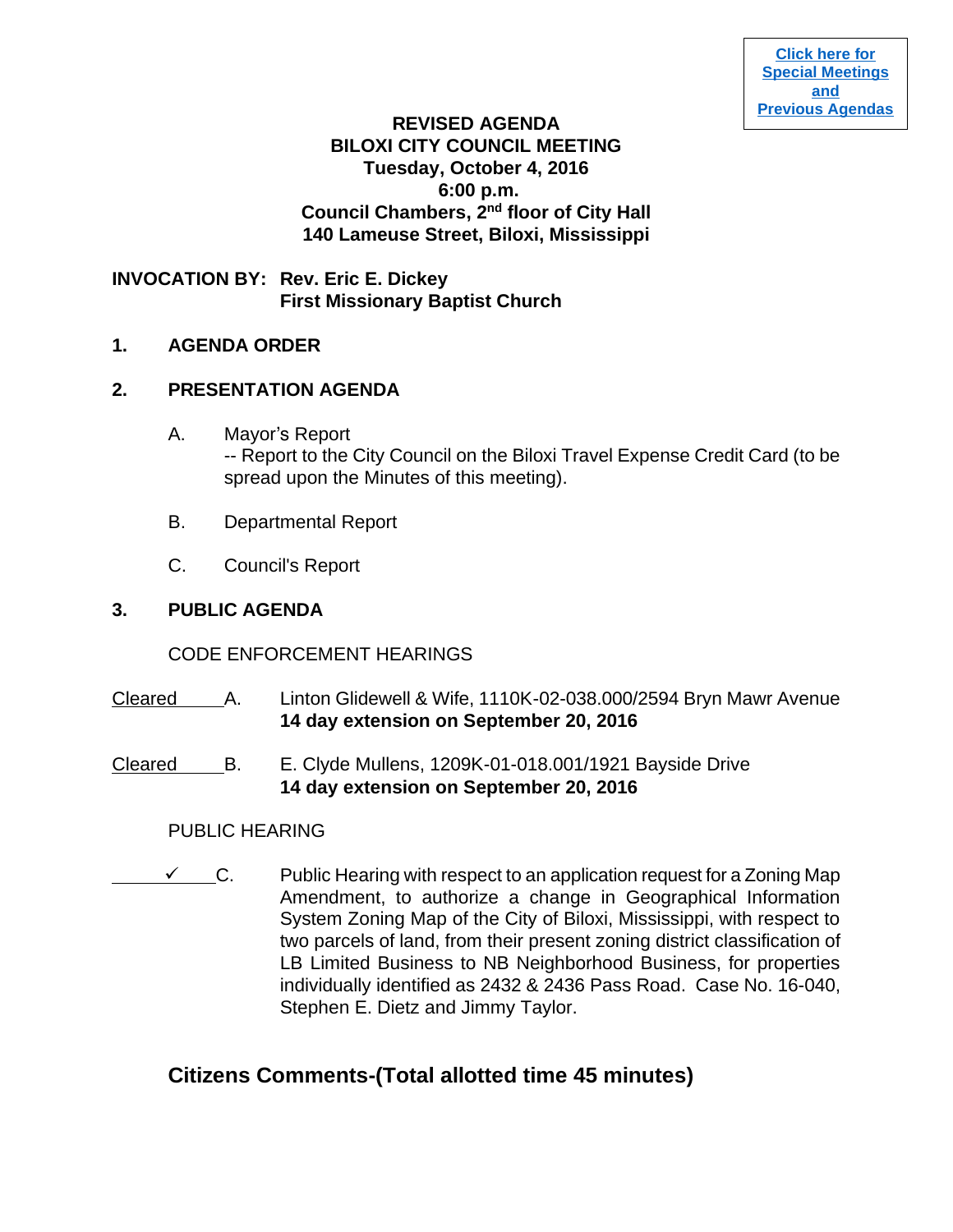### **4. POLICY AGENDA**

### ORDINANCES (First Reading)

Second Reading A. Ordinance to approve a Zoning Map Amendment, to authorize a Tabled subject change in the Geographical Information System Zoning District Map to call of the City of Biloxi, Mississippi, with respect to two parcels of land, from their present zoning district classification of LB-Limited Business to NB-Neighborhood Business, for properties individually identified as 2432 & 2436 Pass Road. Case No. 16-040, Stephen E. Dietz and Jimmy Taylor. Submitted by the Planning Commission. {\*-100416COU} Ward 3

Second Reading B. Ordinance amending Section 10.5-2-1, Code Of Ordinances, City of Biloxi, Mississippi, of 1992 relating to the berthing rates charged by the City of Biloxi for the Biloxi Small Craft Harbor and Point Cadet Marina to provide for charter boat and repair rates. Introduced by Mayor Andrew "FoFo" Gilich. {\*-100416ALEG}

ORDINANCES (Second Reading)

- 2318 C. Ordinance to amend Section 14-1-11 of the Code of Ordinances, City As amended of Biloxi, Mississippi, of 1992 relating to Live Entertainment in Municipal Facilities, Parks and Other Public Properties in the City of Biloxi. Introduced by Mayor Andrew "FoFo" Gilich. {\*-092716ALEG} **First Reading on September 27, 2016**
- 2319 D. Ordinance to amend Public Records Ordinance, Code of Ordinances, City of Biloxi, Mississippi, of 1992 Relating to Mississippi Uniform Crash Reports. Introduced by Mayor Andrew "FoFo" Gilich. {\*-092716CLEG} **First Reading on September 27, 2016**
- 2320 E. Ordinance to approve a Zoning Map Amendment to consider a change in zoning for three adjacent parcels of land collectively measuring approximately 3 acres (More or Less) in overall size, from their current zoning district classification of NB Neighborhood Business to CB Community Business for those properties identified as 662 and 674 Beach Boulevard and 661 Water Street. Case No. 16- 049, Barrington Development, LLC (owner) and Lori Stewart (applicant). Submitted by the Planning Commission. {\*-092716BPC} Ward 2 **First Reading on September 27, 2016**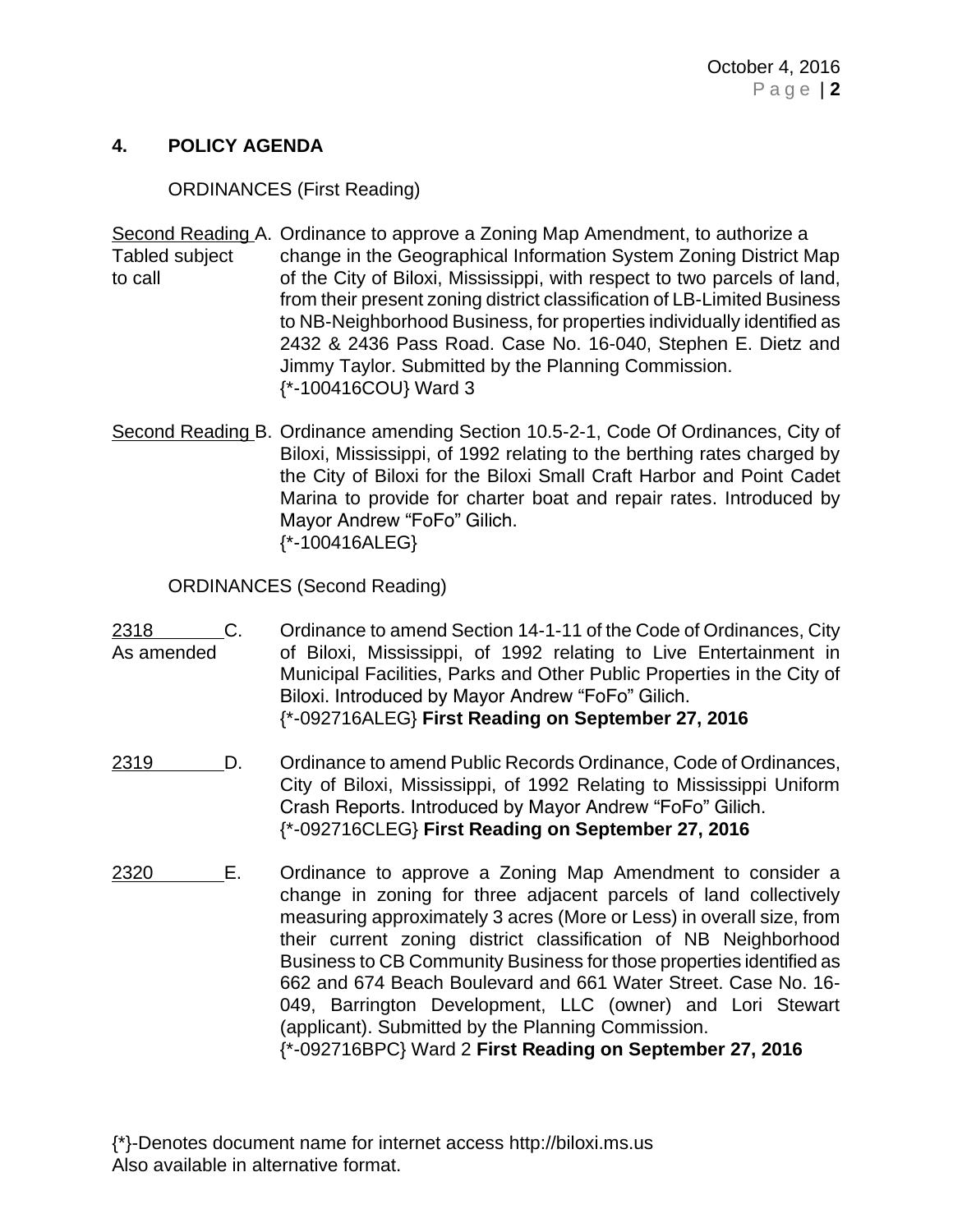# **4. POLICY AGENDA-Continued**

#### RESOLUTIONS

- 474-16 F. Resolution approving and authorizing the Mayor to execute the Settlement Agreement and release of claims in the matter of the Stewardship of the Public Trust Tidelands v. Secretary of State, et al, Cause No. C2402-02-760, pending in the Chancery Court of Harrison County, Mississippi, Second Judicial District. Introduced by Mayor Andrew "FoFo" Gilich. {\*-100416BLEG}
- 475-16 G. Resolution to appoint a President of the Biloxi City Council. Introduced by Council President Robert L. Deming III. {\*-100416ACOU}
- 476-16 H. Resolution to appoint a Vice-President of the Biloxi City Council. Introduced by Council President Robert L. Deming III. {\*-100416BCOU}

#### **5. CONSENT AGENDA**

- 477-16 A. Resolution authorizing expenditures to Biloxi Hardwood Club in the total of \$100.00 for Advertisement in their basketball calendar. Introduced by Mayor Andrew "FoFo" Gilich. {\*-100416AEXC}
- 478-16 B. Resolution authorizing expenditures to VFW Department of Mississippi in the amount of \$100.00. Introduced by Mayor Andrew "FoFo" Gilich. {\*-100416BEXC}
- 479-16 C. Resolution to decrease A Garner Russell & Associates, Inc design services contract for a final revised contract total. Introduced by Mayor Andrew "FoFo" Gilich. {\*-100416AENG}
- 480-16 D. Resolution for final Change Order Six (6) to decrease quantities and Final Pay Application for Lane Construction Company. Introduced by Mayor Andrew "FoFo" Gilich. {\*-100416BENG}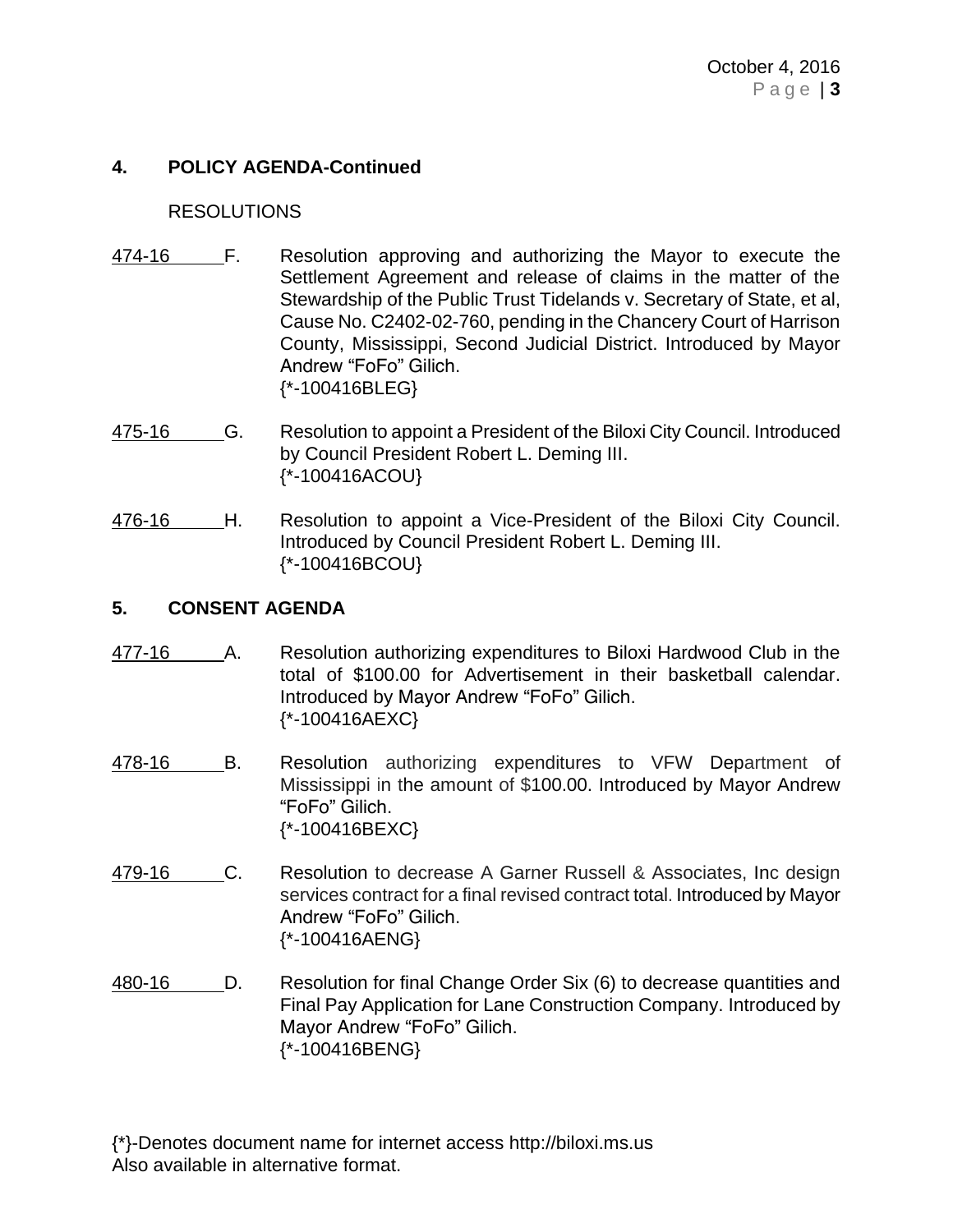**REMOVE** E. Resolution for Woolmarket Sewer Phase IV Project 964 final Pay Application Ten (10). Introduced by Mayor Andrew "FoFo" Gilich. {\*-100416CENG}

# **5. CONSENT AGENDA-Continued**

- 481-16 F. Resolution to enter into the minutes of the City of Biloxi, as required by Statute, the Municipal Court Clerk Training Certifications of David Leckich. Introduced by Mayor Andrew "FoFo" Gilich. {\*-100416CLEG}
- 482-16 G. Resolution to enter into a contract with Brown, Mitchell & Alexander, Inc. for Map Update and Legal Description for Biloxi City Limits. Introduced by Mayor Andrew "FoFo" Gilich. {\*-100416DLEG}

483-16 **H. Resolution authorizing petty cash funds and change funds for ADD Fiscal Year 2016-2017. Introduced by Mayor Andrew "FoFo" Gilich. {\*-100416AADM}**

# 484-16 **6. ROUTINE AGENDA** {\*-100416RTN}

Section 1: To authorize special assessment to code enforcement action taken to clean the following parcels:

| Α. | CITY PARCEL NO.:                  | 1210G-02-080.000         |
|----|-----------------------------------|--------------------------|
|    | <b>OWNED BY:</b>                  | Maria Gisterek-Estate    |
|    | <b>ADDRESS:</b>                   | 274 Bleuer Drive         |
|    |                                   | <b>Biloxi, MS 39531</b>  |
|    | CONTRACTOR:                       | <b>Clifton McCormick</b> |
|    | <b>RESOLUTION NO.:</b>            | 413-16                   |
|    | <b>ASSESSMENT AMOUNT: \$490.0</b> |                          |

Section 2: To authorize approval of the claims listed on the docket of claims No. 2016L-06, in the amount of \$965,546.63, attached as Exhibit "A" and to authorize the Mayor and/or Municipal Clerk to pay said claims.

**ADD Section 3: To authorize approval of the claims listed on the docket of claims No. 2016L-09, in the amount of \$2,289,132.08, attached as Exhibit "B" and to authorize the Mayor and/or Municipal Clerk to pay said claims.**

Section 4: The foregoing warrants that are being approved cannot be released until funds have been received by the City of Biloxi and have been deposited into the bank.